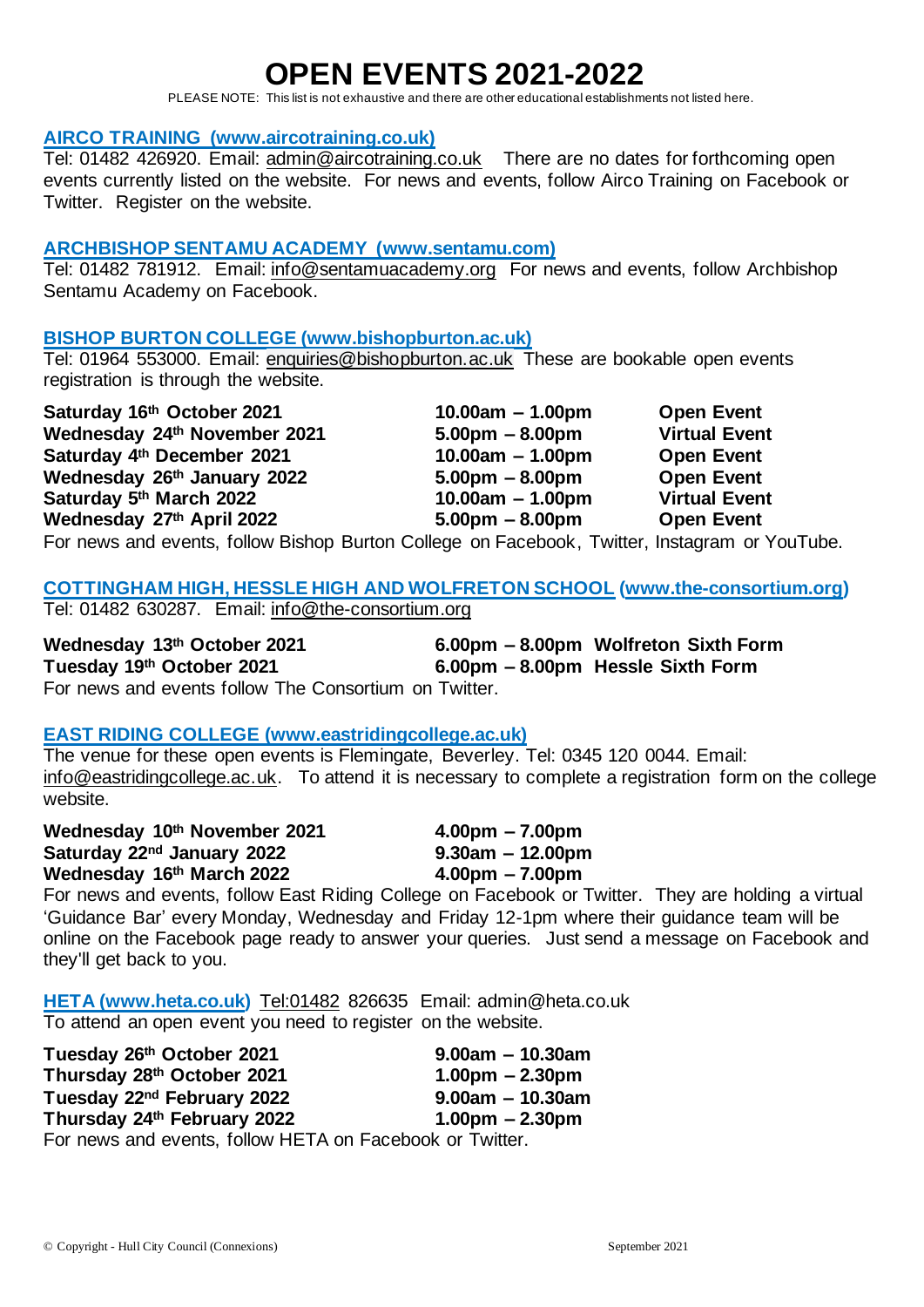# **OPEN EVENTS 2021-2022**

PLEASE NOTE: This list is not exhaustive and there are other educational establishments not listed here.

**HULL COLLEGE [\(www.hull-college.ac.uk\)](http://www.hull-college.ac.uk/)** – Tel: 01482 329943. Email: [info@hull-college.ac.uk](mailto:info@hull-college.ac.uk) Hull College has 3 main centres; Cannon Street Centre (Motor Vehicle & Welding), Steve Prescott Centre (Sports) & Queens Gardens (for all other courses). The dates below are for walk-in open events, to attend register on: <https://www.hull-college.ac.uk/news/hull-college-open-events-dates-confirmed>

**Thursday 4th November 2021 5.00pm - 7:30pm Saturday 4th December 2021 9.00am – 12.00pm Tuesday 25<sup>th</sup> January 2022 Saturday 12th February 2022 9.00am – 12.00pm Thursday 10th March 2022 5.00pm - 7:30pm Thursday 12th May 2022 5.00pm - 7:30pm Saturday 18th June 2022 9.00am – 12.00pm**

For news and events, follow Hull College on Facebook, Twitter or YouTube.

#### **HULL TRAINING [\(www.hcctraining.ac.uk\)](http://www.hcctraining.ac.uk/)**

Tel: 01482 615349. There are no dates for forthcoming open events currently listed on the website. For news and events, follow Hull Training on Facebook, Twitter or YouTube.

#### **Ron Dearing UNIVERSITY TECHNICAL COLLEGE [\(www.rondearingutc.com\)](http://www.rondearingutc.com/)**

Tel: 01482 222299. Email: [info@rondearingutc.com](mailto:info@rondearingutc.com)

| Thursday 11th November 2021 | $5.00 \text{pm} - 8.00 \text{pm}$                                                |
|-----------------------------|----------------------------------------------------------------------------------|
| Thursday 13th January 2022  | $5.00 \text{pm} - 8.00 \text{pm}$                                                |
|                             | For news and events follow Ron Dearing LITC on Eacebook Twitter Instagram or You |

# For news and events, follow Ron Dearing UTC on Facebook, Twitter, Instagram or YouTube.

#### **SIRIUS ACADEMY [\(www.sirius-academy.org.uk\)](http://www.sirius-academy.org.uk/)**

Tel: 01482 352939. Email: [info@siriusacademy.org.uk](mailto:info@siriusacademy.org.uk) There are no dates for forthcoming open events currently listed on the website. For news and events, follow Sirius Academy College on Twitter.

#### **ST.MARY'S SIXTH FORM COLLEGE [\(www.smchull.org\)](http://www.smchull.org/)** Tel: 01482 851136. Email: [admin@smchull.org](mailto:admin@smchull.org)

**Thursday 4th November 2021 6.00pm-8.30pm Thursday 27th January 2021 6.00pm-8.30pm** For news and events, follow St Mary's College on Facebook, Twitter or YouTube.

### **WILBERFORCE COLLEGE [\(www.wilberforce.ac.uk\)](http://www.wilberforce.ac.uk/)**

Tel: 01482 711688. Email: [enquiries@wilberforce.ac.uk](mailto:enquiries@wilberforce.ac.uk)

| Saturday 20th November 2021            |
|----------------------------------------|
| Thursday 2 <sup>nd</sup> December 2021 |
| Saturday 15th January 2022             |
| Thursday 10th February 2022            |
|                                        |

For news and events, follow Hull College on Facebook, Twitter or YouTube. For news and events, follow Wilberforce College on Facebook, Twitter, Instagram or YouTube

## **WYKE COLLEGE [\(www.wyke.ac.uk\)](http://www.wyke.ac.uk/)**

Tel: 01482 346347. Email: [office@wyke.ac.uk](mailto:office@wyke.ac.uk) To attend an open event or college in action session, register for a free ticket on the college website.

**Thursday 21st October 2021 5.00pm – 7.30pm Open Event Thursday 4th November 2021 10.00am – 12.00pm College in Action Thursday 11th November 2021 5.00pm – 7.30pm Open Event**

**Saturday 20th November 2021 9.00am – 12.00pm Thursday 2nd December 2021 4.30pm – 6.30pm Saturday 15th January 2022 9.00am – 12.00pm Thursday 10th February 2022 4.30pm – 6.30pm** 

© Copyright - Hull City Council (Connexions) September 2021